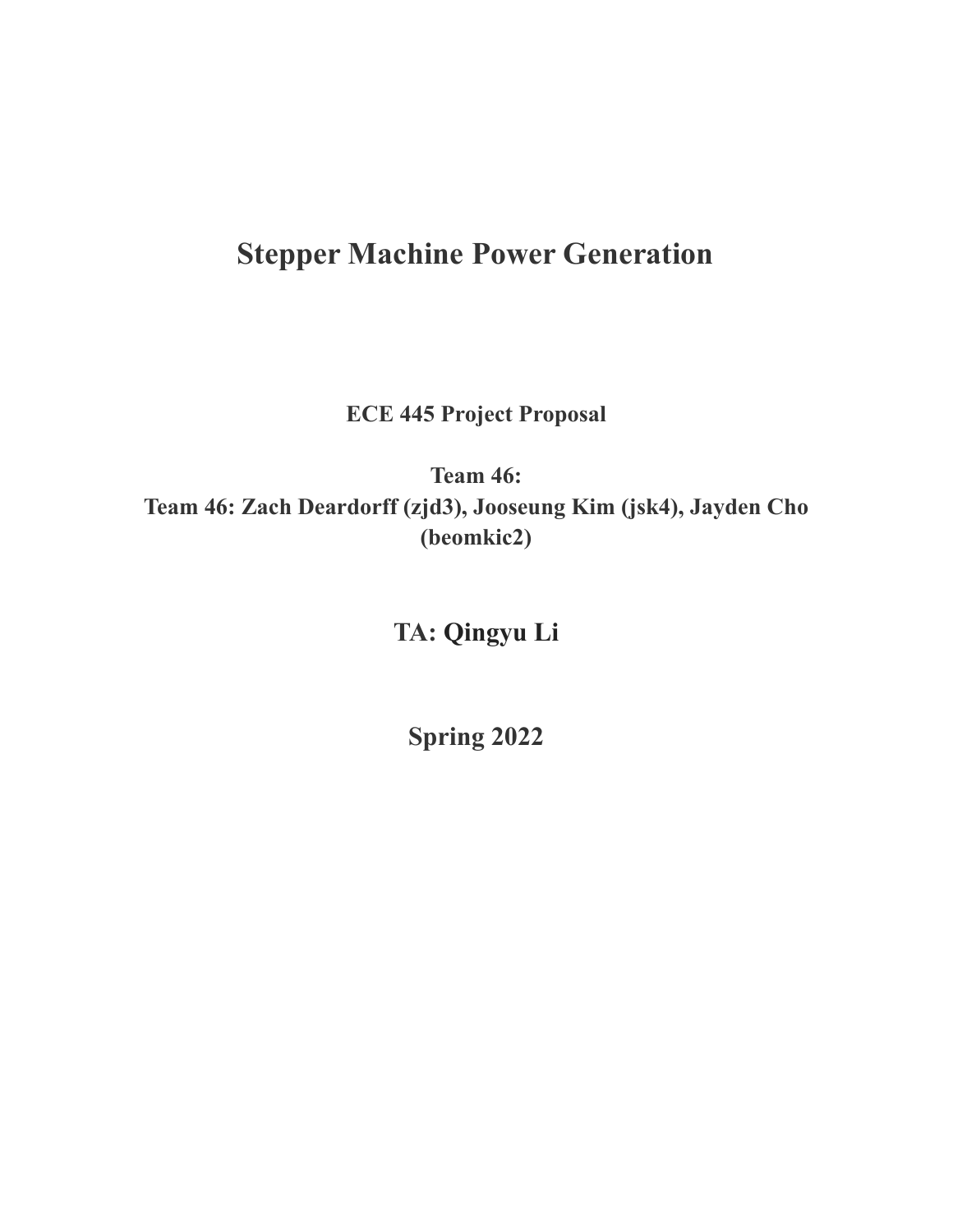# **1 Introduction**

# **1.1 Problem**

Exercise in our era is difficult to fit into our busy schedules. Even when we can find the time to exercise, sometimes we are unmotivated or it comes at an opportunity cost. The pandemic also increased the amount of people working remotely from their desks at their homes. Sitting around is just as much of a killer as smoking is. It has been found that people who sit for more than 13 hours a day are actually at a 200% higher risk of death when compared to people who sit for only 11 hours or less per day. Sometimes we are however forced to sit and it would be nice to get an exercise in while sitting and doing work.

# **1.2 Solution**

A sitting exercise step machine that could generate electricity by an up and down movement of the legs would be a viable exercise in an office setting, because it leaves the arms free and you are able to do it without your hands. It also is not an intense exercise so you are not sweating while sitting or standing in an office. Finally this exercise machine can use that movement in order to generate some electricity, giving the user a sense of accomplishment.

The exercise machine we plan on creating is a step motion machine that can be used while sitting. The steps will be able to be converted into electrical energy by connecting to a DC motor. We plan on using this electrical energy to efficiently charge a phone (3.8V) battery. Charging a phone battery may not be enough incentive, so we also plan on connecting the machine to a smartwatch or computer to be able to remind the user to use the machine. This app will help the user space out their workouts during the day so they are forced to take breaks from sitting.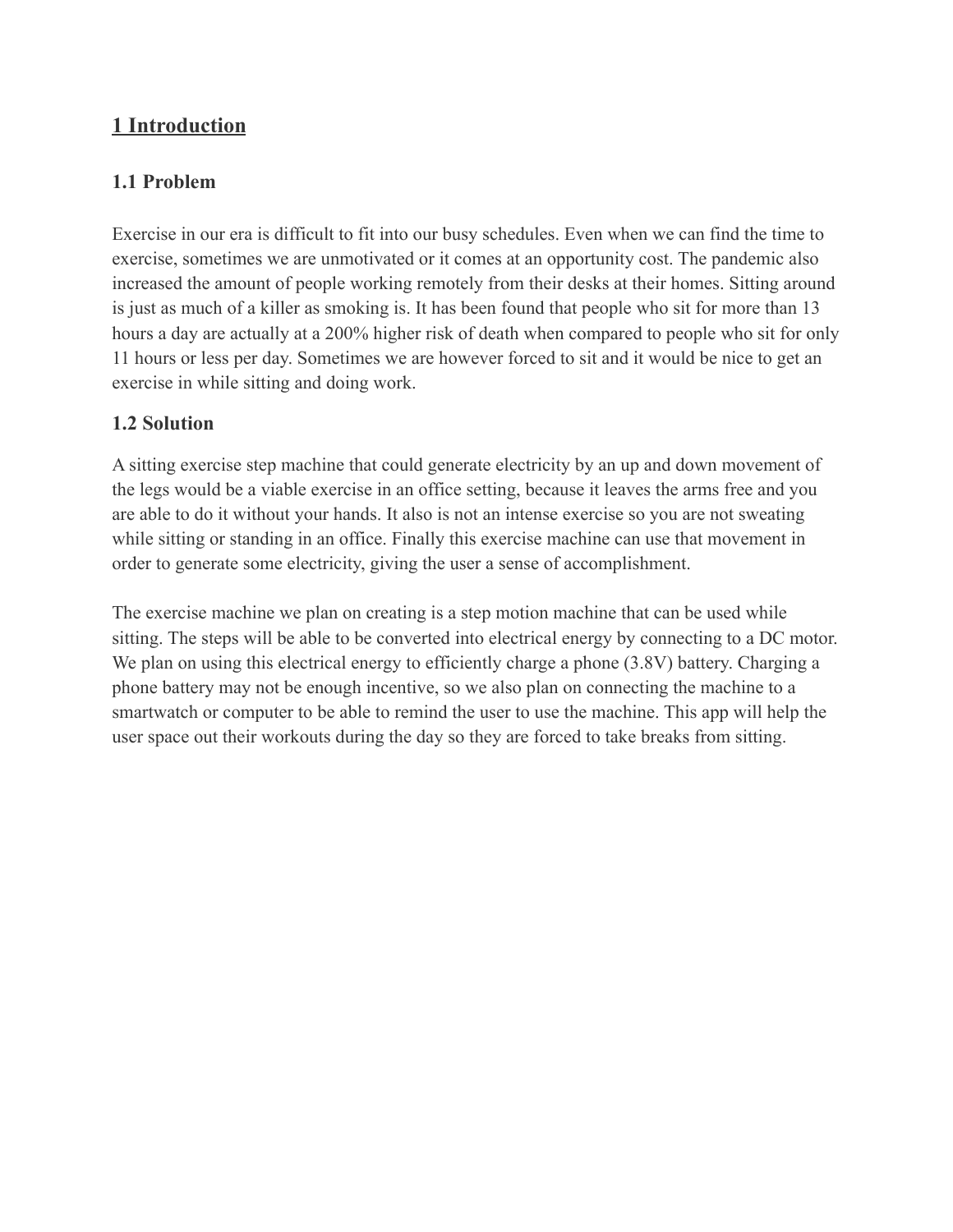## **1.3 Visual Aid**



*Figure 1: Visual aid of how the whole project is planned*

## **1.4 High-level Requirements List**

#### **Electricity Generation**

Demonstrate that stepmotion can produce usable energy and be able to convert the energy produced in step motion to charge phone batteries. This means that our power electronics need to be able to convert the electrical energy generated from the motor and stepper into a constant 3.8 V to charge the battery within about 1%.

## **Convenience Criteria**

We want our machine to be able to be used while sitting or standing and we want the machine to be convenient to use while the user is working. Demonstrate that our step motion can perform as a workout machine by being able to use it while sitting, and make the step motion small enough so that it can fit under a desk. Common desk sizes are around 36 inches deep, around 30 inches tall, and usually have a minimum width for a person of around 24 inches. This means that our machine including the generator should be able to fit in that amount of space. Either to be used or stored under the desk.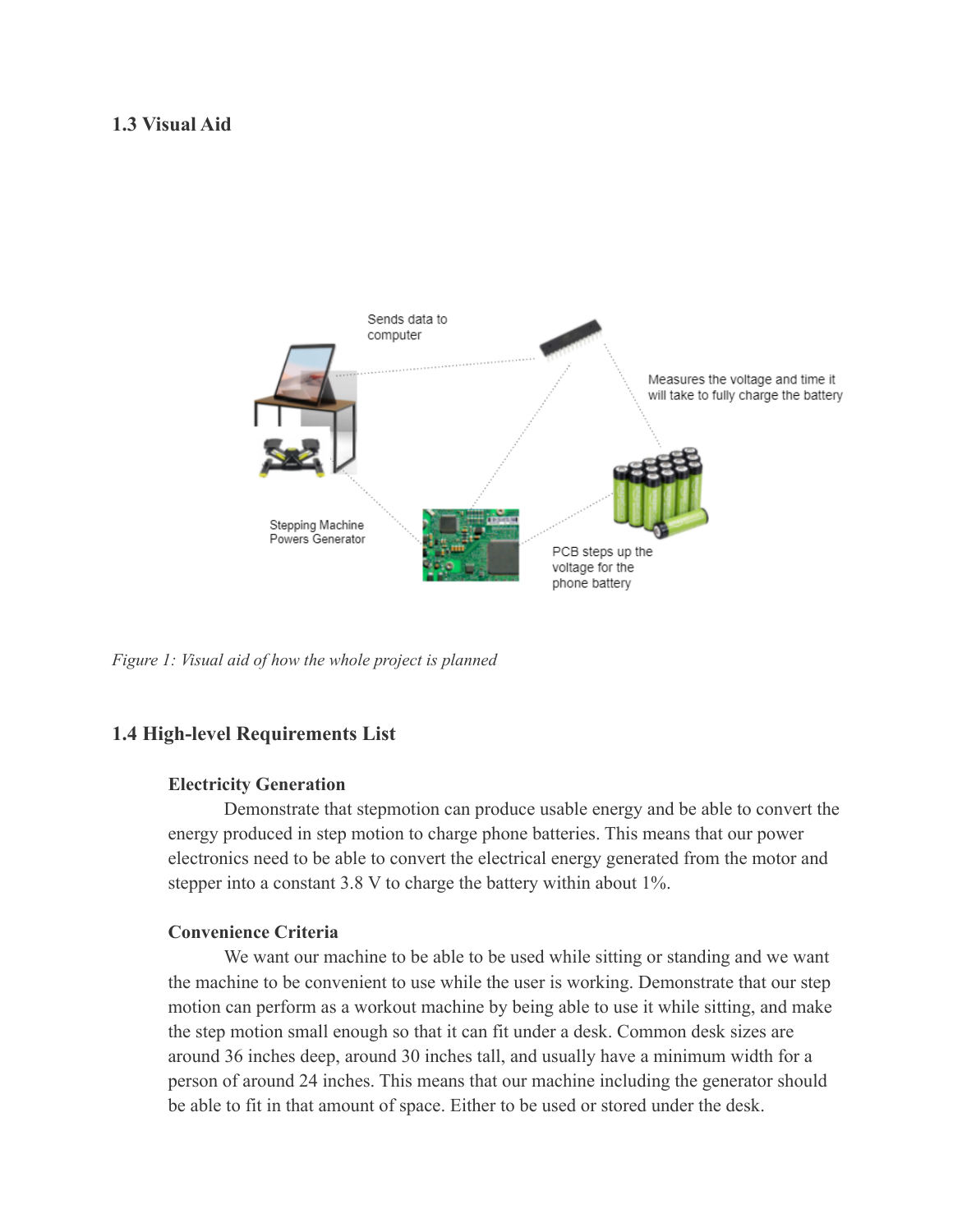## **Computer App Specifications**

We need to demonstrate that the step machine can send notifications that can be turned off when the user uses the machine based on the daily goal. The application should be simple to use and it should be able to display the battery charge percentage. The computer app will have a minimum workout time that corresponds to how long the user needs to go to get some charge to the battery. We will be able to demonstrate this during a short amount of time by being able to set that the user wants to workout a lot and is able to set time in between workout sessions to be very short.

# **2 Design**

# **2.1 Block Diagram**

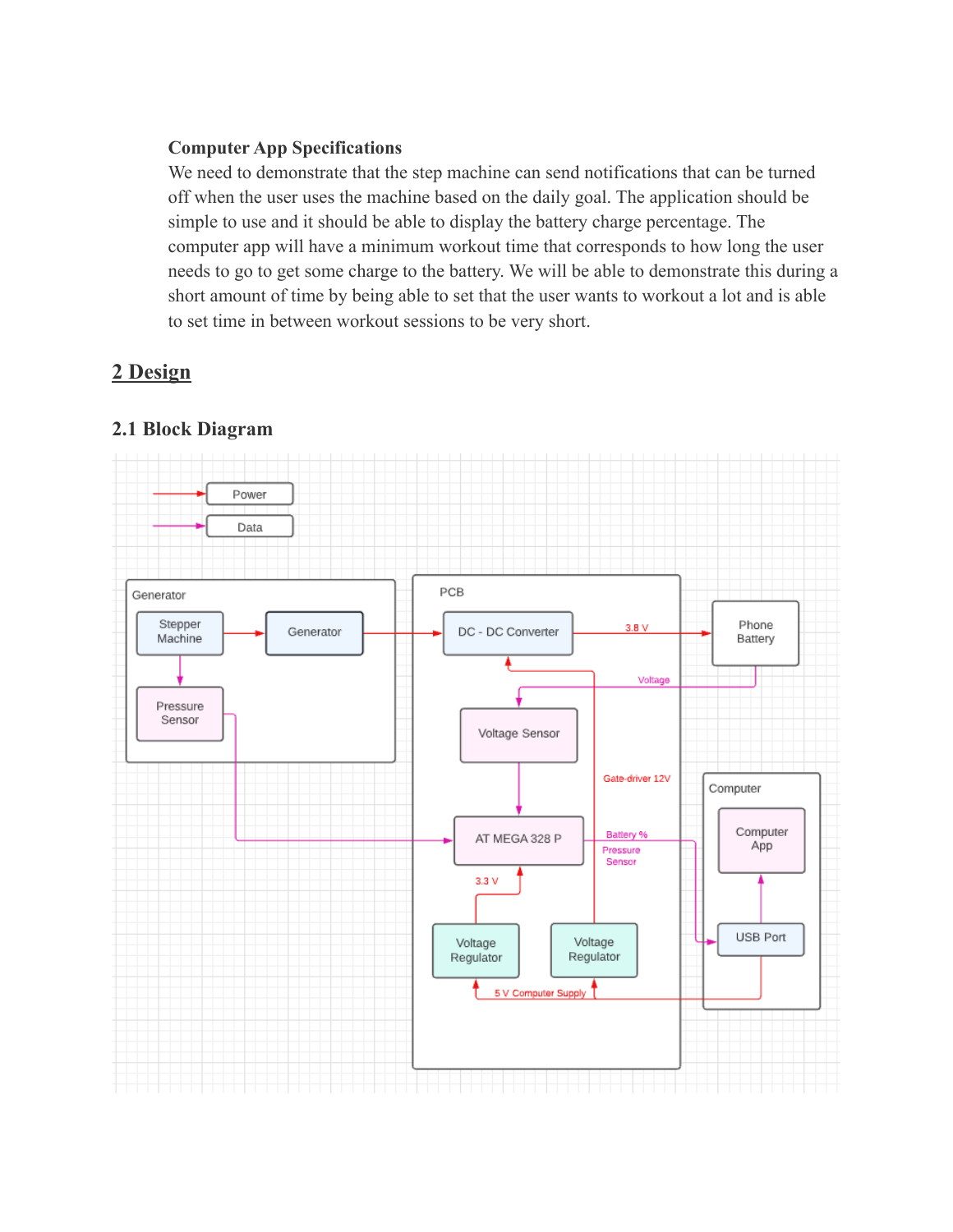## **2.2 Subsystem Overview:**

## **2.2.1 Mechanical System (Generator)**

## **Stepper Machine**

To be a generator, we need a mechanical system that can convert the step motion into electrical energy. We plan to produce mechanical energy with a generator connected to the step machine. If the user creates mechanical energy by moving legs, the motor will convert the mechanical energy to electricity. The electricity converted by the motor will be connected to the PCB board so that it can be converted to a voltage that can be safely put into the phone battery.

*Requirement 1: The generator needs to be able to fit under the table. Requirement 2: Needs to be able to convert mechanical motion of stepper to move generator.*

#### **Generator**

We will be using a Minertia Motor P12-H in order to generate electricity. This is a relatively small motor which is perfect for our design as we are not going to be generating a lot of electricity and we are planning on making the whole thing fit under a desk. We are expecting around 30 watts of power and around 0-3 volts from the generator. Because the exercise is not strenuous and the stepper design inefficient, we expect the output of the generator to be low.

*Requirement 1: Needs to be able to convert the mechanical energy from the stepper to a DC power.*

#### **Pressure Sensor**

We are going to have pressure sensors on the step machine. In order for users to use the step machine, the user's weight will press down the pressure sensor and will send data to the user's computer. We are planning to use 'SEN-13879' as a pressure sensor. *Requirement 1: Needs to be able to hold the user's weight. If the user's weight is over or under the range pressure sensor can detect, it would cause problems to the whole system. Requirement 2: Needs to be able to connect with PCB and computer to communicate datas.*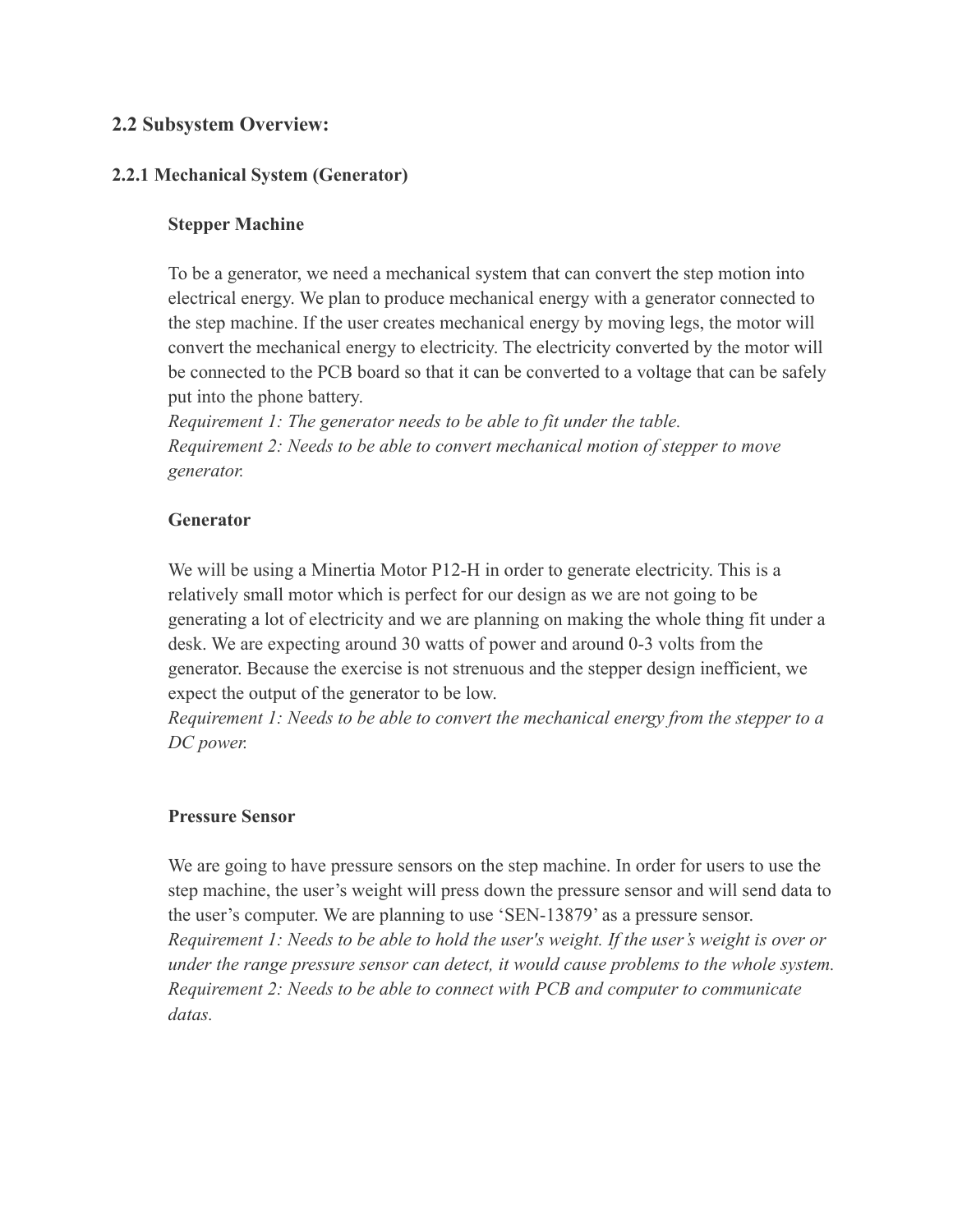#### **2.2.2 PCB**

#### **DC-DC Converter**

We want to be able to charge phone batteries with this machine. To do this, we will need a PCB that can step up the voltage generated by the machine into voltage that can be used to charge phone batteries. This will likely involve a DC-DC power converter that is able to handle low, inconsistent voltages. This will rely heavily on how much power we are actually able to create from our stepper generator as an input..

*Requirement 1: Needs to be able to handle inconsistent DC values from the DC Motor. Requirement 2: Needs to output 3.8 V to charge phone battery within 1% or 50mV.*

#### **Voltage Sensor**

For the computer app part of our project we want to be able to display on the app how charged the battery is. To do this we need a voltage sensor to sense the voltage of the battery so we can tell how charged the battery is. This information will be passed to the microcontroller then to the computer app.

*Requirement 1: Needs to be able to sense voltage within plus or minus 1%.*

#### **Voltage Regulators**

The voltage regulators are to be used to supply both the microcontroller and the gate driver for the DC-DC converter. These will both be taking a 5 V supply from a USB port from a computer to convert the voltages to the specified amounts.

*Microcontroller Requirement: Needs a 3.3 V supply with a tolerance of plus or minus 1V. Gate Driver Requirement: Needs a 12 V supply with a tolerance of plus or minus 2V.*

#### **Microcontroller (ATMEGA328P)**

The microcontroller we plan on using is the ATMEGA328P. This device is being used to take information from the pressure sensor and the voltage sensor and send it to the computer software so that the computer knows when to turn off the notification to work out and so the computer knows how charged the battery is.

*Requirement 1: Must be able to collect data from both sensors and quickly send that information to the computer application.*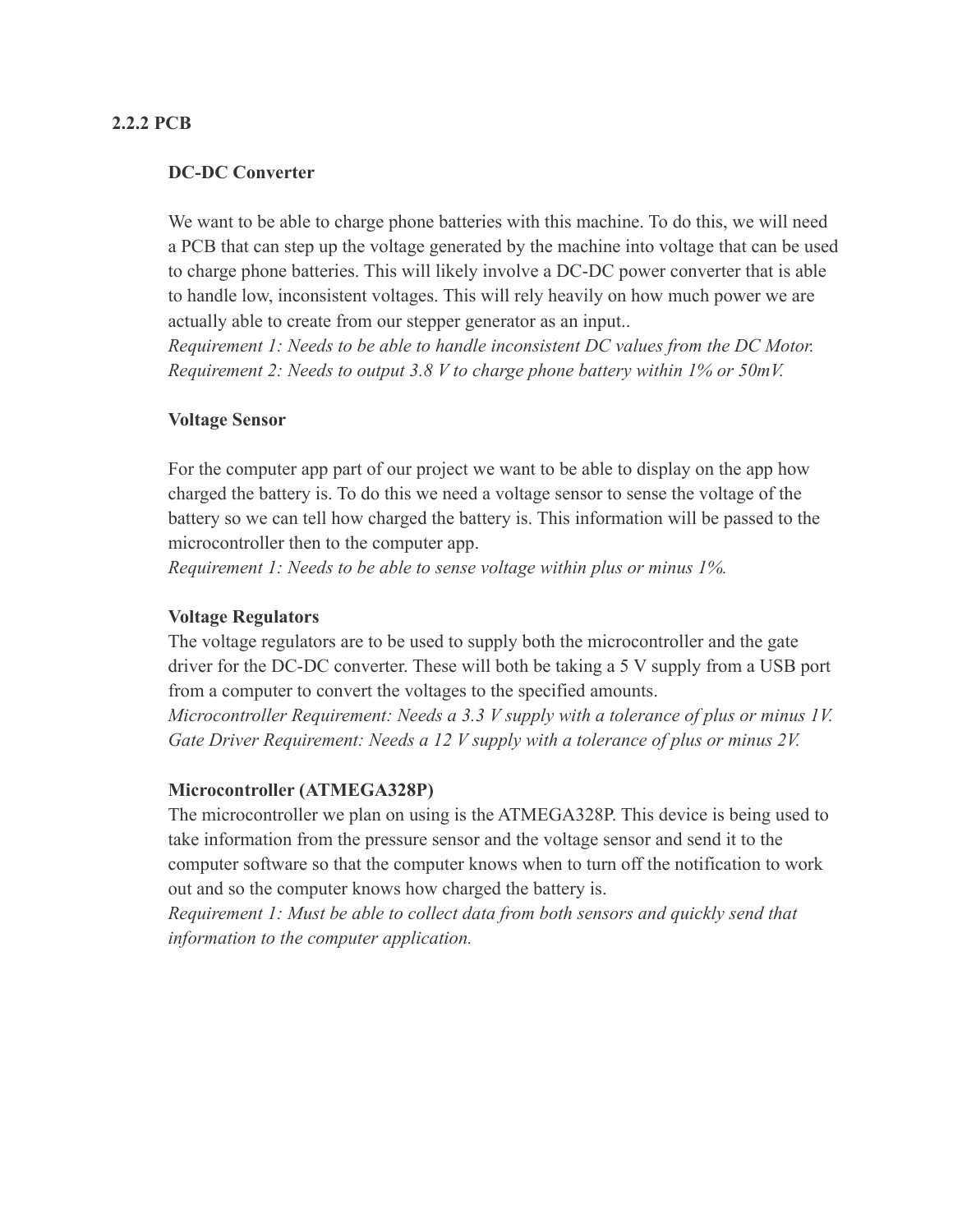## **2.2.3 Computer Connection**

#### **Computer Application for Device**

We will use a simple app on the user's computer to notify them when the users should work out with step motion again based on the time intervals to promote activity throughout the day. The app should be able to set up a goal for the exercise and notify users periodically throughout the day to hit their exercise goals. The program will also be able to create a time for how long the user should use the machine at different times throughout the day to ensure sufficient charge of the battery. The app will also show how charged the battery is so that the user can see.

*Requirement 1: Users can set how often they would like to workout during the day. Requirement 2: The application will be able to take the user's workout plan to create a workout schedule and will notify the user when to workout.*

*Requirement 3: The notification will turn off when the microcontroller sends a signal that the machine is being used.*

*Requirement 4: Battery Percentage will be calculated based on the voltage sensor data received from the battery.*

#### **USB Port**

The USB port of a computer will be used to supply 5 V to our voltage regulators to power our PCB elements and to be able to send information between the computer application and the microcontroller.

*Requirement 1: Must be able to supply a constant 5 V source. Requirement 2: Must have USB connection on board to transmit information from microcontroller to computer and for power supply uses.*

#### **2.4 Tolerance Analysis**

Making a good PCB with a DC-DC converter will be a risk to successful completion of the project. In PCB, we have to take in smaller voltages and currents to produce larger voltages so that it matches the voltage of the phone charger (3.8 V). This will be hard to do because we need to be very close to the battery voltage (within 50mV) to ensure safe charging of the phone battery. This means our PCB will have to be very precise. We do think that through simulation and testing before connecting our machine to the battery we will be able to ensure that the output voltage of our DC-DC converter will be constant and within the tolerance of our phone battery.